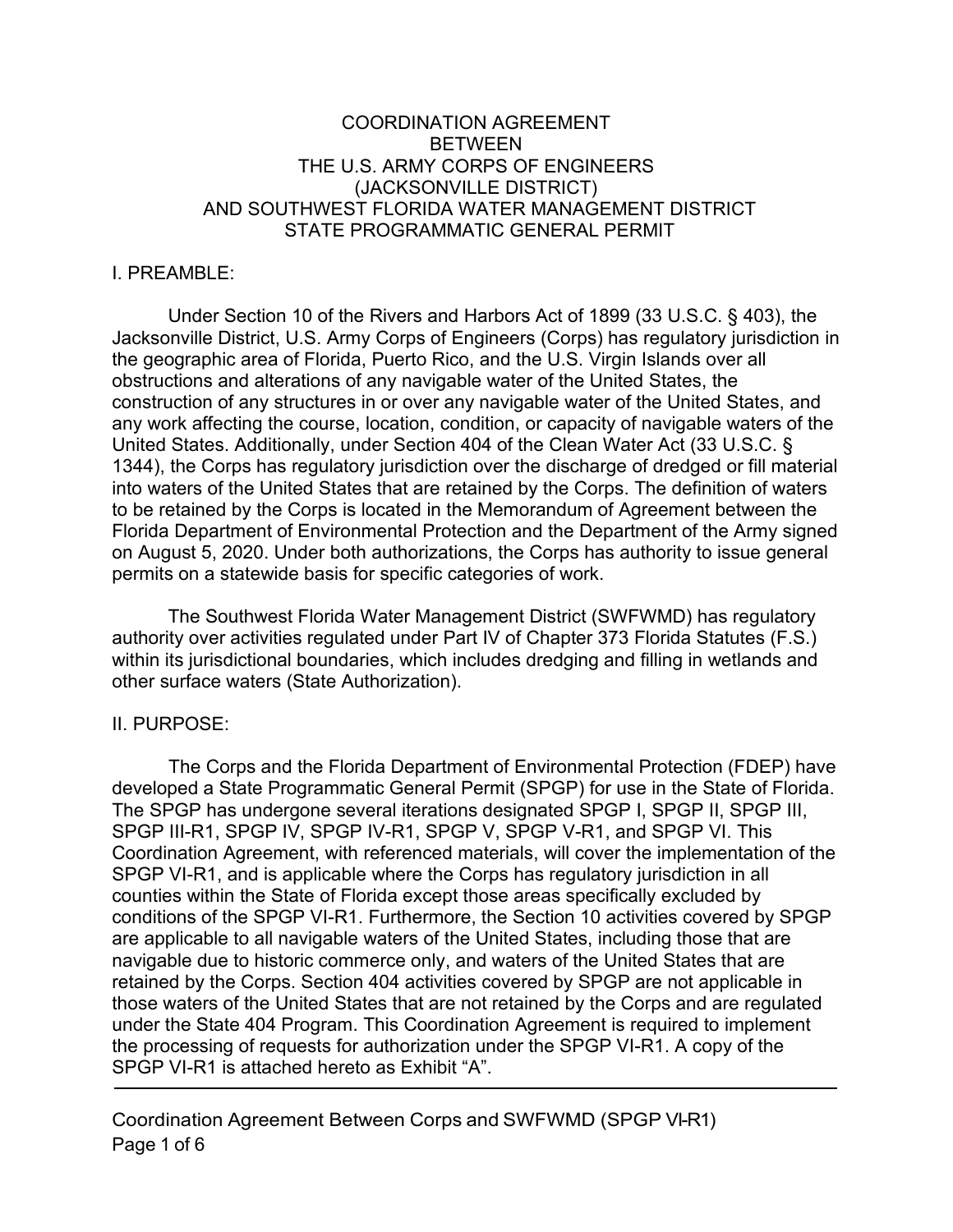## III. PROCEDURES

A. SWFWMD Procedures:

1. Upon receipt of an application or a request to verify the use of an Exemption or General Permit under Part IV of Chapter 373, F.S. and Sections 403.813 and 403.814, F.S. (Project), the SWFWMD will review the Project to determine whether it is also a candidate for review under the SPGP VI-R1. If the Project is a candidate for review under the SPGP VI-R1, SWFWMD will also determine whether the Project adheres to the conditions of SPGP VI-R1.

2. SWFWMD will evaluate a project's potential effects to Federally listed threatened or endangered species or designated critical habitat. The SWFWMD will determine if the Project adheres to the conditions of the SPGP VI-R1, and will implement, as applicable, the Special Conditions in the SPGP VI-R1 permit, the restrictions and reporting requirements in the NMFS Biological Opinion, and amendments, if any, of these documents. The latest versions of the various tools referenced in the SPGP VI-R1 (including the dichotomous keys, maps, and Geographic Information System data) will be used. Any project not satisfying the terms and conditions in the SPGP VI-R1 permit or the Biological Opinion are not eligible for authorization under SPGP VI-R1. In the event additional information indicates that an evaluation of a specific project's effects to Federally listed or endangered species or designated critical habitat was made in error, the National Marine Fisheries Service (NMFS) or United States Fish and Wildlife Service (FWS) retain the right to request the Corps to initiate consultation under the Endangered Species Act.

3. For all projects that the SWFWMD have determined adhere to the conditions of SPGP VI-R1, the SWFWMD will e-mail a copy of the "Project Design Criteria Checklist for the U.S. Army Corps of Engineers Jacksonville District's Programmatic Biological Opinion Summary Checklist" and one or more of the individual activity sheets, i.e., "Project Design Criteria Checklist for the U.S. Army Corps of Engineers Jacksonville District's Programmatic Biological Opinion Activity 1: Shoreline Stabilization", "Project Design Criteria Checklist for the U.S. Army Corps of Engineers Jacksonville District's Programmatic Biological Opinion Activity 2: Pile Supported", "Project Design Criteria Checklist for the U.S. Army Corps of Engineers Jacksonville District's Programmatic Biological Opinion Activity 5: Scientific Survey", "Project Design Criteria Checklist for the U.S. Army Corps of Engineers Jacksonville District's Programmatic Biological Opinion Activity 6: Boat Ramps", "Project Design Criteria Checklist for the U.S. Army Corps of Engineers Jacksonville District's Programmatic Biological Opinion Activity 7: Aquatic Habitat Enhancement, Establishment, and Restoration", and "Project Design Criteria Checklist for the U.S. Army Corps of Engineers Jacksonville District's Programmatic Biological Opinion Activity 9: Marine Debris Removal" (JAXBO Checklists), to NMFS at the following address: nmfs.ser.statewideprogrammatic@noaa.gov, with a copy of the email furnished to

Coordination Agreement Between Corps and SWFWMD (SPGP VI-R1) Page 2 of 6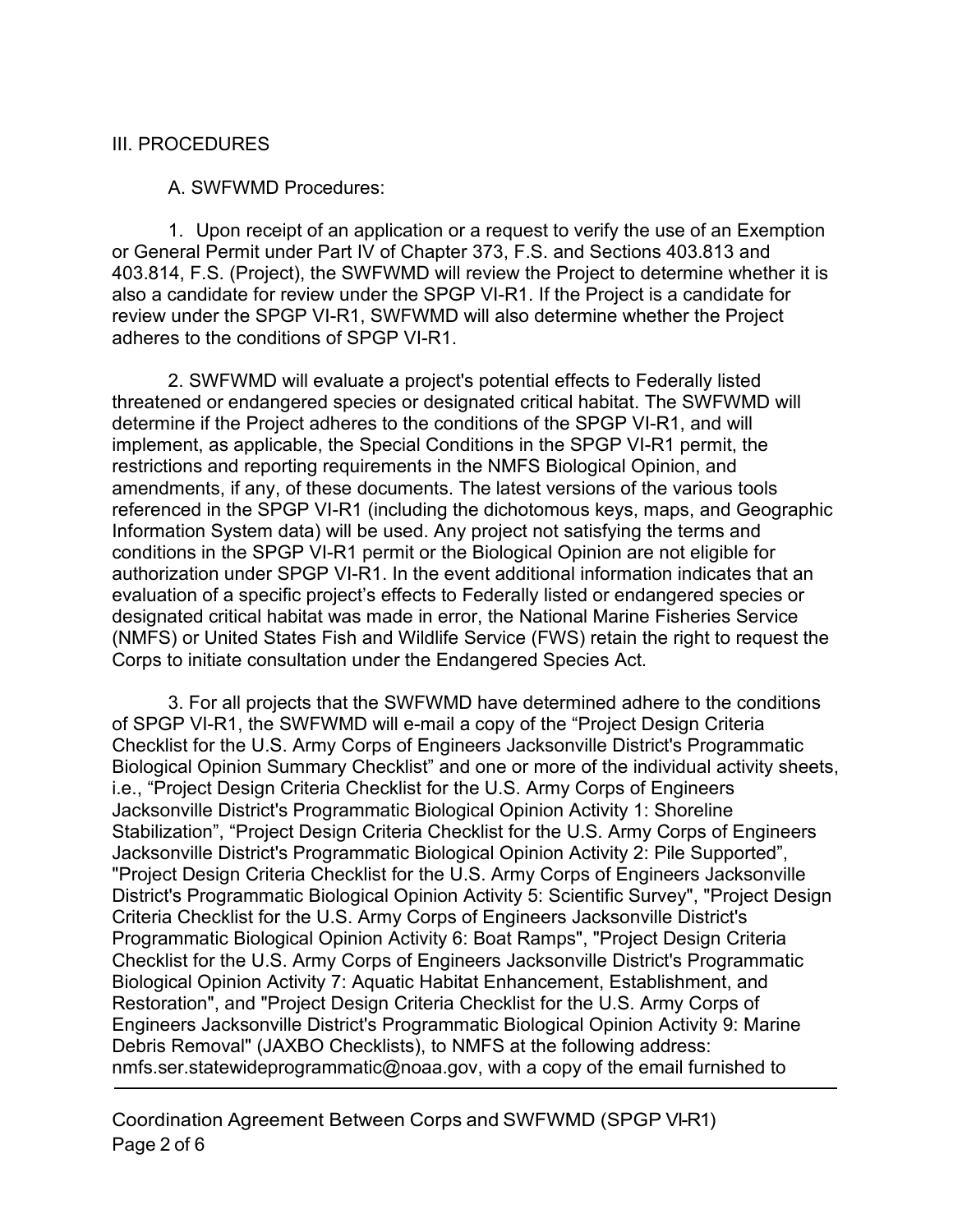spgp@usace.army.mil.

a. The email to NMFS will be sent no later than the date the SWFWMD issues the Federal authorization.

b. The JAXBO Checklists are to be submitted by the applicant to the SWFWMD concurrently with their application otherwise the SWFWMD will consider the application incomplete for processing under SPGP VI-R1. All JAXBO Checklists must be filled out electronically using the existing form fields (i.e. not handwritten or filled out by creating new text boxes). The applicant therein assures the project complies with the Project Design Criteria (PDCs) in the NMFS Jacksonville District's Programmatic Biological Opinion (JAXBO) dated November 20, 2017. This assurance encompasses PDCs that are in JAXBO even though not specifically enumerated on the checklists and/or within the text of SPGP VI-R1. The SWFWMD will review and confirm the proposed Project meets all the PDCs, are filled out electronically, and that the JAXBO Checklists are complete and accurate.

4. For projects that adhere to the terms and conditions of SPGP VI-R1 and are authorized or verified by SWFWMD, the applicant will receive the following.

a. Accompanying the SWFWMD authorization or verification will be language noting that the project is also authorized under the SPGP VI-R1. Language in the notification shall read as follows:

"Your proposed activity as outlined in your application and attached drawings qualifies for Federal authorization pursuant to the State Programmatic General Permit VI-R1, and a SEPARATE permit or authorization will not be required from the Corps. Please note that the Federal authorization expires on July 27, 2026. However, your authorization may remain in effect for up to 1 additional year, if provisions of Special Condition 15 of the SPGP VI-R1 permit instrument are met. You, as permittee, are required to adhere to all General Conditions and Special Conditions that may apply to your project. Special conditions required for your project are attached. A copy of the SPGP VI-R1 with all terms and conditions and the General Conditions may be found at [https://www.saj.usace.army.mil/Missions/Regulatory/Source-Book.](http://www.saj.usace.army.mil/Divisions/Regulatory/sourcebook.htm)"

b. Where applicable, SWFWMD shall attach the applicable construction or species guidelines to the notification for the verified SPGP VI-R1.

5. For actions that are located in wetland or surface water impacts where SWFWMD determines the activity does not qualify for SPGP VI-R1 or is one of the types of activities authorized by SPGP VI-R1, but does not meet all of the applicable conditions of SPGP VI-R1, SWFWMD will send notification to the applicant, as part of the authorization or verification, that the project is not authorized under the SPGP VI-R1 and requires a separate application to the Corps. Language in the notification shall read as follows: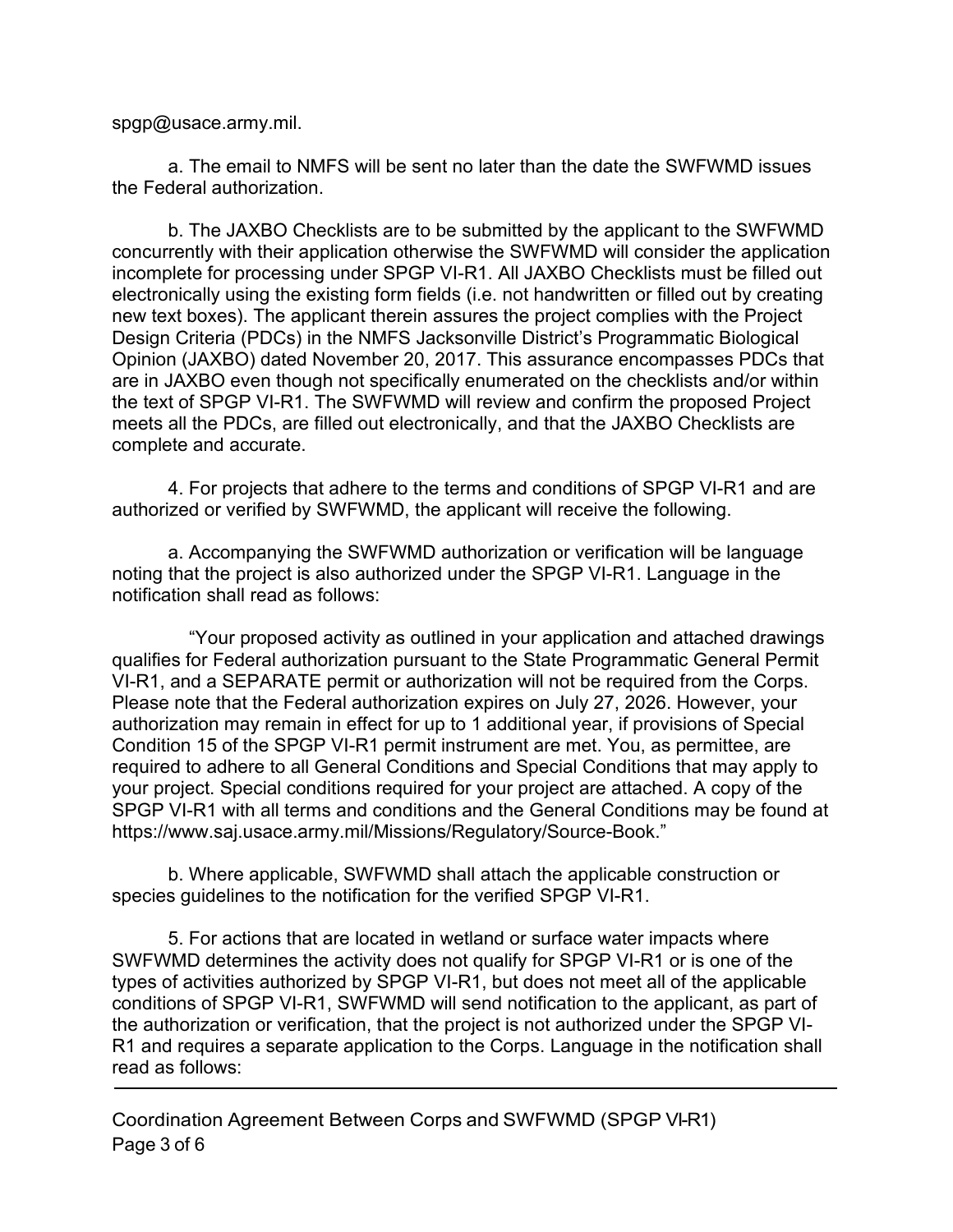"Your proposed activity as outlined on your application and attached drawings does not qualify for Federal authorization pursuant to the State Programmatic General Permit and a SEPARATE permit or authorization shall be required from the Corps. You must apply separately to the Corps using their *APPLICATION FOR DEPARTMENT OF THE ARMY PERMIT*, ENG FORM 4345 or ENG FORM 6082, or alternative as allowed by their regulations. More information on Corps permitting may be found online in the Jacksonville District Regulatory Division Source Book at: https://www.saj.usace.army.mil/Missions/Regulatory/Source-Book. "

6. If the Corps advises SWFWMD that a particular project is not covered by the SPGP VI-R1 and that permitting for the activities is not required by the Corps, language in the notification shall read as follows:

"Your proposed activity as outlined on your application and attached drawings has been reviewed for compliance with the State Programmatic General Permit VI-R1 and it has been determined to not be within the jurisdiction of the Corps. No further permitting for these activities is required by the Corps."

7. If SWFWMD discovers or is advised by the Corps that Federal authorization pursuant to SPGP was issued inappropriately or for a Project that requires Corps review, the SWFWMD shall so notify the applicant as follows:

"Our prior notification included a paragraph stating your proposed activity qualified for Federal authorization pursuant to the State Programmatic General Permit VI-R1. We hereby rescind that paragraph either because that was included through an administrative error or because of new information discovered by SWFWMD or from the Corps. A SEPARATE permit or authorization shall be required from the Corps. You must apply separately to the Corps using their APPLICATION FOR DEPARTMENT OF THE ARMY PERMIT, ENG FORM 4345 or ENG FORM 6082, or alternative as allowed by their regulations. More information on Corps permitting may be found online in the Jacksonville District Regulatory Division Source Book at:

https://www.saj.usace.army.mil/Missions/Regulatory/Source-Book."

B. Corps Procedures:

1. Projects that are determined by SWFWMD to not adhere to the conditions of the SPGP VI-R1 will be evaluated by the Corps through the Federal permitting process.

2. The Corps, in conjunction with the Federal resource agencies, will conduct periodic reviews to ensure that continuation of the permit during the period ending July 27, 2026, is not contrary to the public interest. The SPGP VI-R1 will not be extended beyond July 27, 2026 but may be replaced by a new SPGP.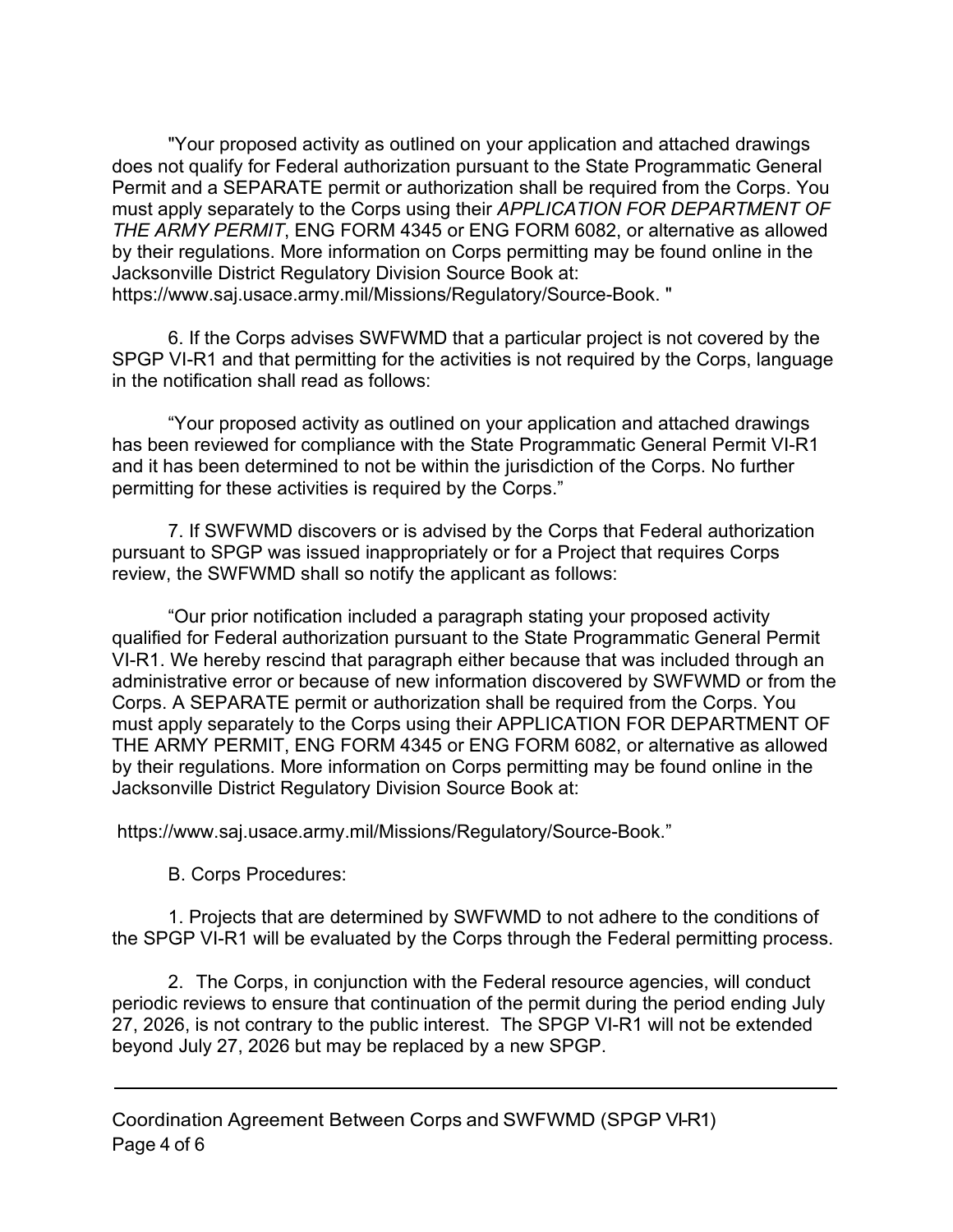# IV. MONITORING:

A. SWFWMD will furnish to the Corps Jacksonville District a report of the projects verified under the SPGP VI-R1 on a quarterly basis as a spreadsheet that includes the latitude and longitude location, permittee name, address, description of the activity authorized, date issued and permit number. Copies of the authorizations will either be made available for the Corps to download or will be transmitted to the Corps at time of the authorization. The quarterly reports will be sent by e-mail to spgp@usace.army.mil.

B. The SWFWMD will inspect at least 10% of all projects verified under the SPGP VI-R1 within one year after verification. SWFWMD will furnish to the Jacksonville District office a report, including inspection data and summaries of findings, on a quarterly basis as a spreadsheet that identifies the number of the projects inspected, date of compliance completed, and the result. Where a Designee is the administering entity and the Designee is not entering data directly into the FDEP database, within ten working days of the end of the quarter, the Designee will furnish the information to the Corps. If the project does not appear to fully comply with the terms of the SPGP, the full inspection report for that project will be sent by e-mail to SAJ-RD-Enforcement@usace.army.mil.

C. Projects that do not comply with one or more of the terms and conditions of the verification and SPGP will first be reviewed by SWFWMD to assess potential resolution of the non-compliance. If SWFWMD is not able to achieve a compliance resolution, SWFWMD will refer the case to the Corps. The Corps may at any time, upon being notified of project non-compliance, request to serve as lead for addressing the non-compliance. Initial compliance resolutions for non-compliant activities can be defined as voluntary restoration (e.g. voluntary reduction of structure footprint to design criteria) or issuance of an after-the-fact verification. The Corps shall be responsible for determining appropriate action to address any work completed without the benefit of federal authorization or any unresolved compliance matter that has been referred from SWFWMD. The SPGP VI-R1 non-compliance rate should not exceed 20% in any given year.

D. SWFWMD shall refer unresolved compliance matter or actions requiring afterthe-fact Federal authorizations to the Corps for processing. No after-the-fact verifications shall be verified by SWFWMD. All referrals to the Corps shall be sent via email to SAJ-RD-Enforcement@usace.army.mil.

E. To better assist with compliance/enforcement coordination, FDEP, Designees, and the Corps will conduct semiannual coordination meetings to improve the integrity of this SPGP.

V. COORDINATION WITH OTHER FEDERAL AGENCIES: